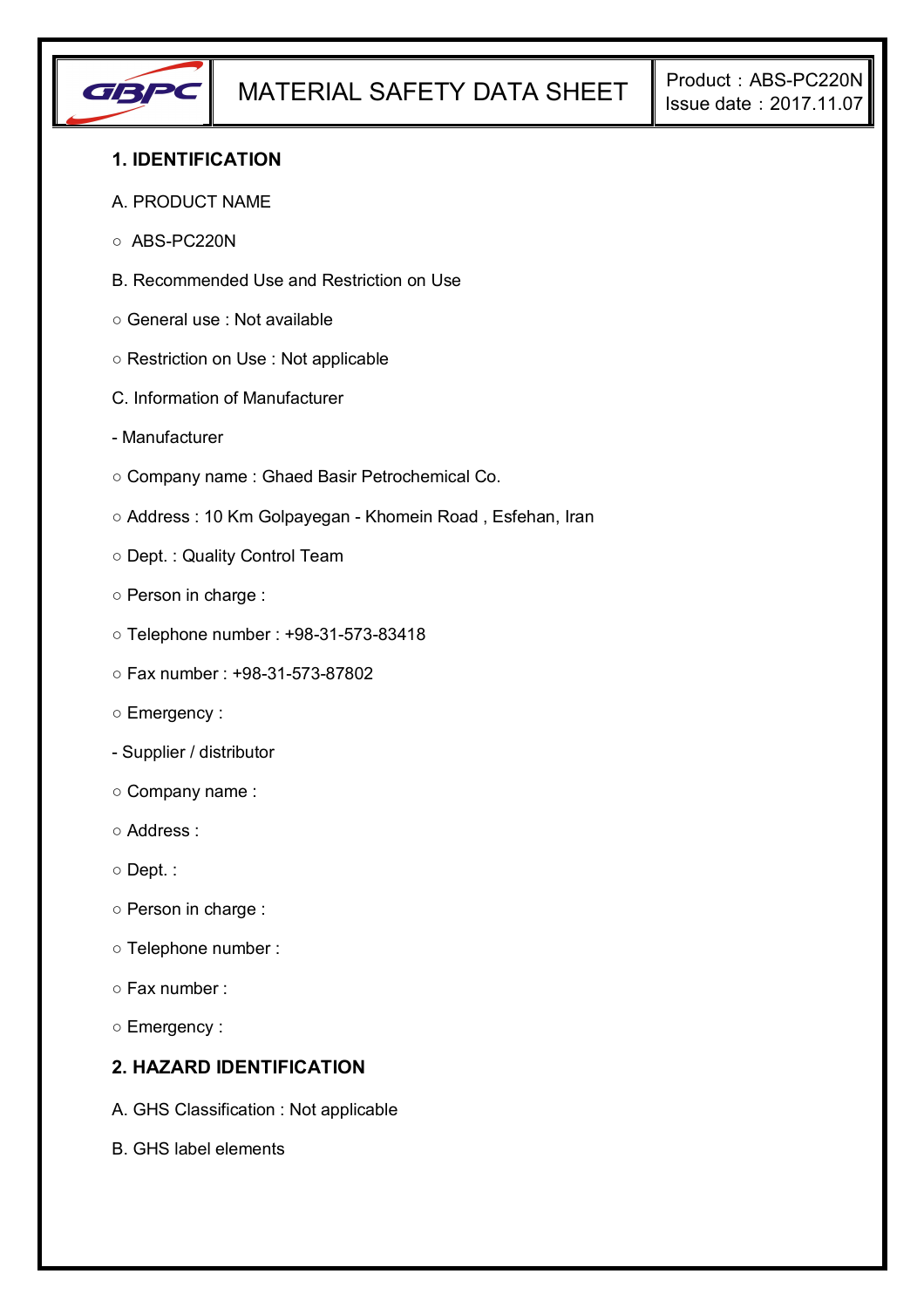

- Hazard symbols : Not applicable
- Signal word : Not applicable
- Hazard statement : Not applicable
- Precautionary statements : Not applicable
- C. Other hazards which do not result in classification :
- NFPA rating: (0~4 steps) : Health=1, Flammability=1, Reactivity=0

# **3. COMPOSITION/INFORMATION ON INGREDIENTS**

| Chemical name         | CAS No         | Contents(%) |
|-----------------------|----------------|-------------|
| <b>ABS</b>            | 9003-56-9      | $30 - 80$   |
| Poly carbonate        | 111211-39-3    | $20 - 70$   |
| Stabilizer            | Proprietary    | $0 - 1$     |
| Lubricant             | Proprietary    | $0 - 1$     |
| Acrylonitrile monomer | $107 - 13 - 1$ | < 0.1       |
| Butadiene monomer     | 106-99-0       | < 0.1       |
| Styrene monomer       | 100-42-5       | < 0.1       |
| Bisphenol-A monomer   | 25971-63-5     | < 0.05      |

### **4. FIRST-AID MEASURES**

- A. Eye Contact :
- Immediately flush eyes with plenty of water at least 15minutes.
- If irritation persists, get a doctor's examination.
- Lifting eyelids occasionally to wash eyelids down enough to follow up.
- B. Skin Contact :
- Wash the contaminated skin area with running water.
- Cooling the contaminated skin with cool running water when contact with melt.
- Get medical attention when burn by melt.

C. Inhalation :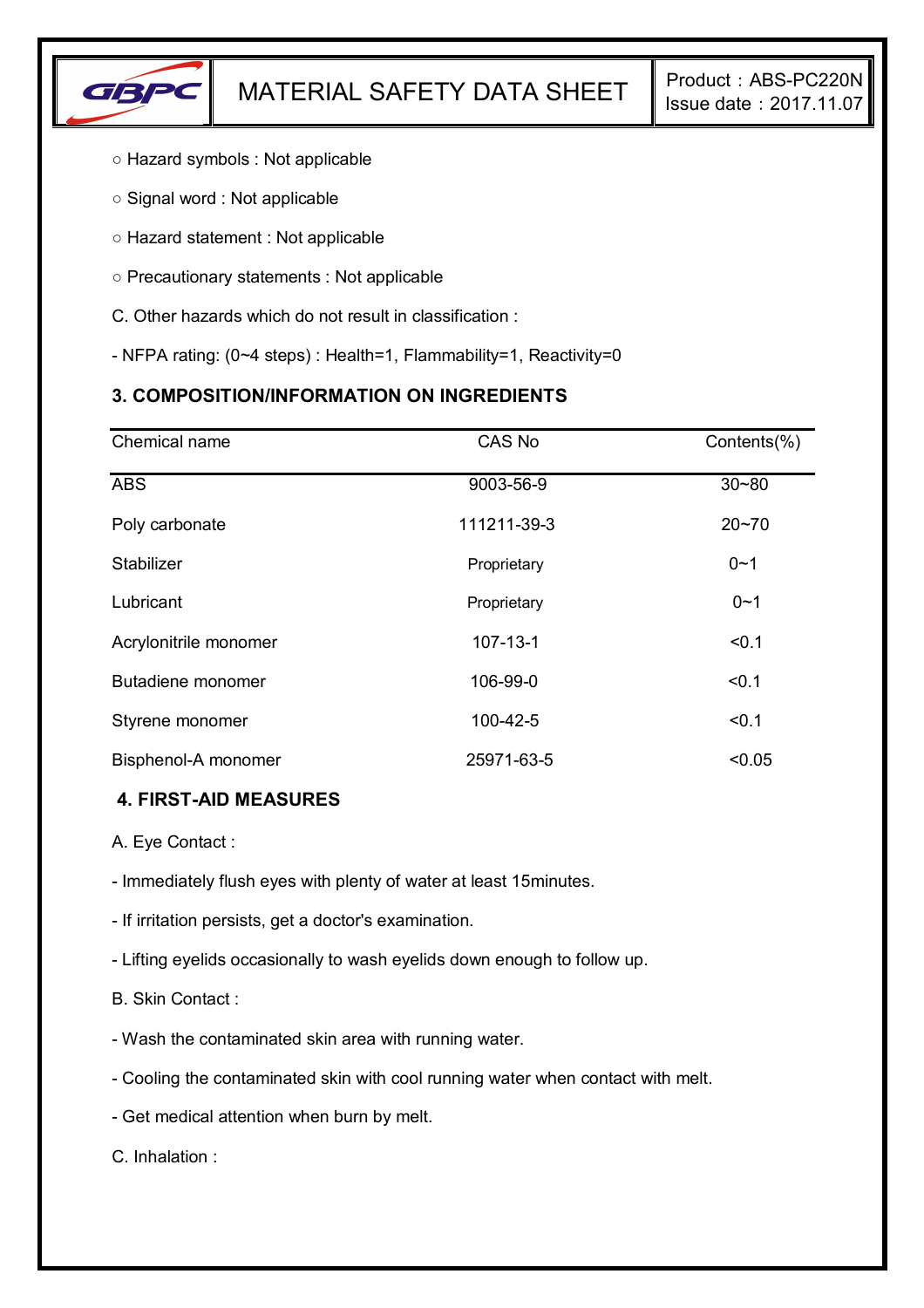

- Remove exposed person to fresh air.
- Remove victim to fresh air and keep at rest in a position comfortable.
- Get medical attention.
- D. Ingestion :
- Rinse mouth with water.
- Give large amounts of water to relieve stimulus.
- Toxic by ingestion does not high.
- If irritation or symptoms occurs, get a doctor's examination.
- E. Delay and immediate effects and also chronic effects from short and long term
- exposure : Not available
- F. Notice to Physician :
- Treatment may vary with condition of victim and specifics of incident.

## **5. FIRE FIGHTING MEASURE**

- A. Suitable (Unsuitable) extinguishing media :
- Extinguishing media : Carbon Dioxide, Dry Chemical, Water.
- Unsuitable Extinguishing media : Do not use direct water.
- Big Fire : Water spray, regular foam
- B. Specific hazards arising from the chemical
- Combustion : Carbon monoxide, Carbon dioxide, hydrogen cyanide
- Levels of fire hazard : Not available
- C. Fire fighting procedures and equipments :
- Wear appropriate personal protective equipment(see section 8. EXPOSURE

### CONTROLS/PERSONAL PROTECTION).

- Avoid inhalation of smoke or gas when fire fighting.
- Move container from fire area if it can be done without risk.
- Cool containers with water until well after fire is out.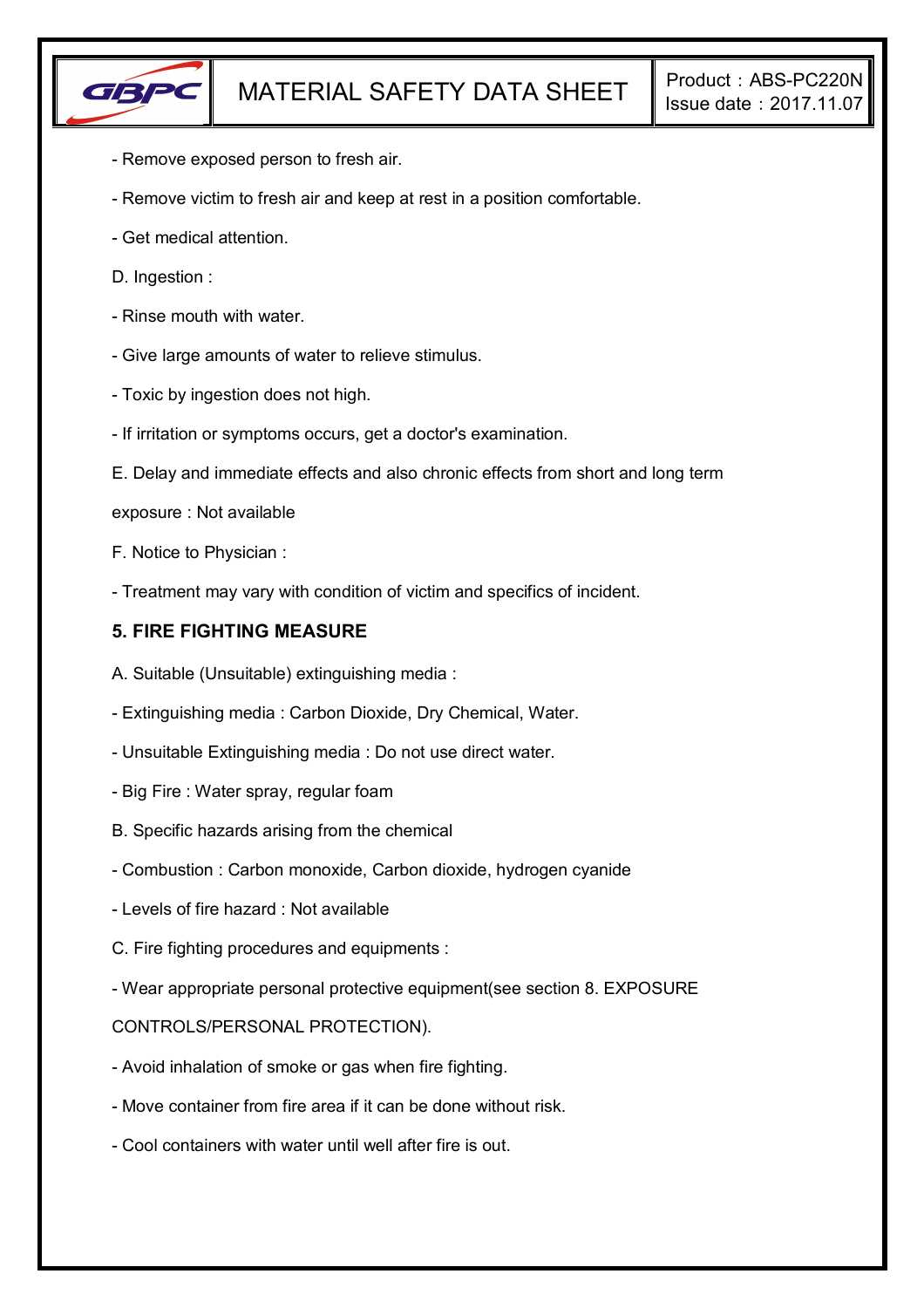

## **6. ACCIDENTAL RELEASE MEASURES**

- A. Personal Precautions, Protective Equipment and Emergency procedures :
- Perform in accordance with 「See section 8. EXPOSURE CONTROLS /

PERSONAL PROTECTION」. Put on appropriate personal protective equipment.

- Where possible allow leak of molten material to solidify mechanical and

chemical protective.

- Use a way to minimize dust.
- Avoid contact with eyes and skin.
- Avoid inhalation of substance itself or combustion.
- Evacuation against the wind.
- Avoid contact with heat, sparks, flame or other ignition sources.
- B. Environmental Precautions
- Avoid dispersal of spilt material and runoff and contact with waterways, drains

and sewers. If large spills, advise emergency services.

- C. Methods and materials for containment and cleaning up :
- For small spills.
- Remove all sources of ignition.
- Suppression occurrence of dust.
- Appropriate container for disposal of spilled material collected.
- Ventilate leak areas and clearing leak area.
- For large spills.
- Remove all sources of ignition.
- Suppression occurrence of dust.
- Avoid entering to sewers or water system.
- For disposal of spilled material in appropriate containers collected and clear surface.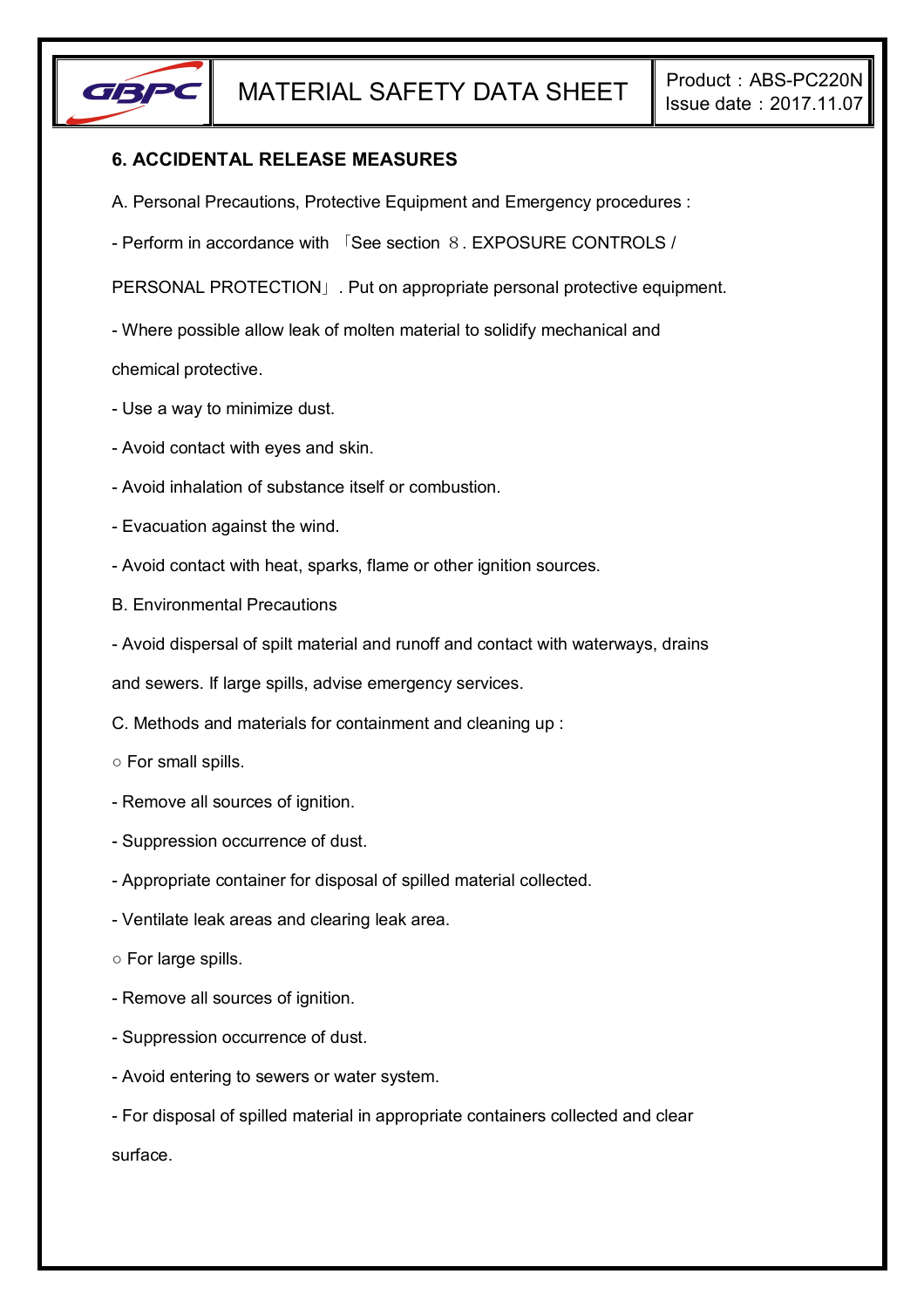

- Appropriate container for disposal of spilled material collected.

## **7. HANDLING AND STORAGE**

- A. Handling :
- Perform in accordance with 「See section 8. EXPOSURE CONTROLS /

PERSONAL PROTECTION」. Put on appropriate personal protective equipment.

- Handle in a well-ventilated place.
- Avoid contact with heat, sparks, flame or other ignition sources.
- Remove all sources of ignition.
- Use all the equipment after the ground.
- Wash thoroughly after handling.
- B. Storage Precautionary Statements :
- Keep in original container and tightly closed.
- Avoid contact moisture.
- Avoid contact with incompatible materials.

# **8. EXPOSURE CONTROLS/PERSONAL PROTECTION**

- A. Exposure limit
- Exposure limit under ISHL : Not applicable
- ACGIH : Not applicable
- Biological exposure limits : Not applicable
- B. Engineering Controls

- A system of local and/or general exhaust is recommended to keep employee

exposures above the Exposure Limits. Local exhaust ventilation is generally

preferred because it can control the emissions of the contaminant at its source,

preventing dispersion of it into the general work area. The use of local exhaust

ventilation is recommended to control emissions near the source.

C. Personal Protective Equipment :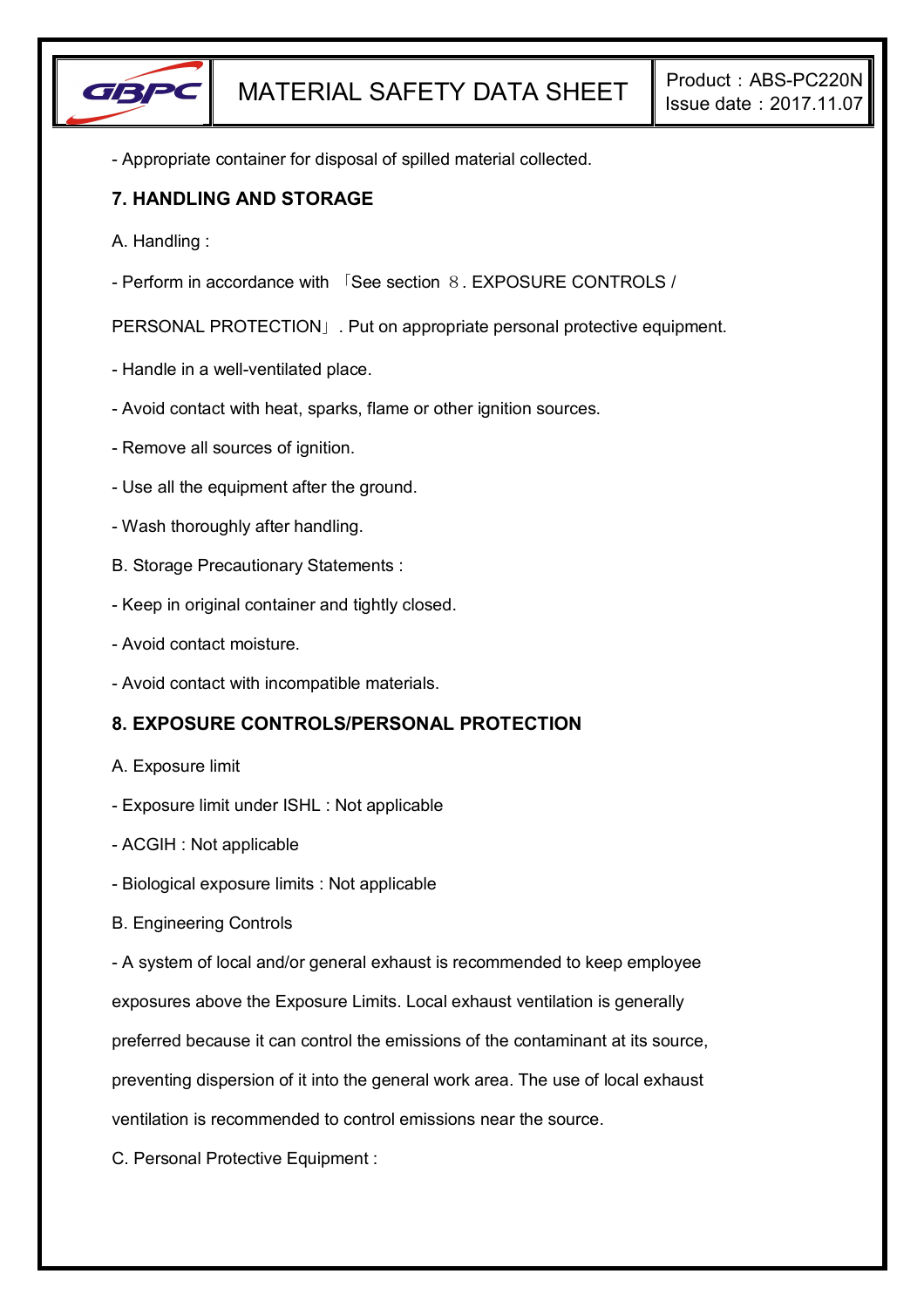

 $\gamma$  Respiratory Protection : Use the respirator be given official approval by Iranian Occupational Health Association (IOHA). Under conditions of frequent use or heavy exposure, Respiratory protection may be needed. Respiratory protection is ranked in order from minimum to maximum. Consider warning properties before use.

- Dust, mist, fume-purifying respiratory protection

- Any air-purifying respirator with a corpuscle filter of high efficiency

- Any respiratory protection with a electromotion fan(for dust, mist,

fume-purifying)

※ For Unknown Concentration or Immediately Dangerous to Life or

Health

- Self-contained breathing apparatus(pressure-demand or other

positive-pressure mode in combination)

- Supplied-air respirator with full facepiece

 $\forall$  Eye Protection : Wear primary eye protection such as splash resistant safety goggles with a secondary protection faceshield. Provide an emergency eye wash station and quick drench shower in the immediate work area.

 $\gamma$  Hand Protection : Wear chemical resistant protected gloves if there is hazard potential for direct skin contact. Wear heat resistant protected gloves to withstand the temperature of molten product.

 $\gamma$  Body Protection : Wear chemical resistant protected clothing if there is hazard potential for direct contact.

# **9. PHYSICAL AND CHEMICAL PROPERTIES**

A. Appearance : Solid

B. Odor : Distinctive odor

C. Odor threshold : Not available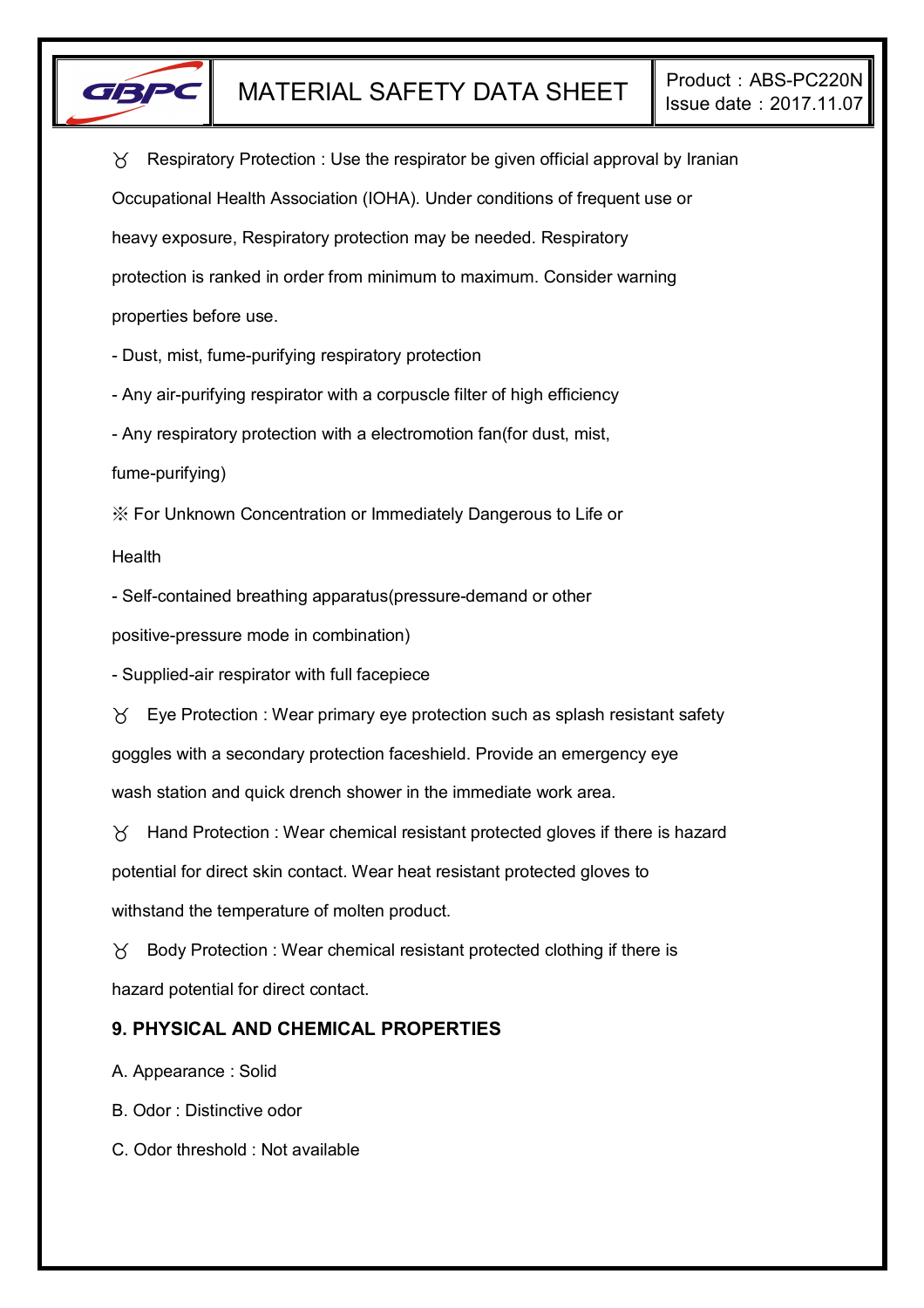

### D. pH : 7

- E. Melting point/Freezing point : Not applicable
- F. Initial Boiling Point/Boiling Ranges : Not applicable
- G. Flash point : Not applicable
- H. Evapourating Rate : Not applicable
- I. Flammability(solid, gas) : 1/16" HB(UL 94)
- J. Upper/Lower Flammability or explosive limits : Not available
- K. Vapour pressure : Not applicable
- L. Solubility :
- Water : Insoluble
- Acetone, MEK, dichloromethane: Soluble
- Alcohol, Mineral Oil: insoluble
- M. Vapour density(Air=1) : Not applicable
- N. Relative density : 1.02~1.2
- O. Partition coefficient of n-octanol/water : Not available
- P. Autoignition Temperature : 520℃
- Q. Decomposition Temperature : Not applicable
- R. Viscosity : Not applicable
- S. Molecular weight : 50,000~200,000

### **10. STABILITY AND REACTIVITY**

- A. Stability
- This material is stable under recommended storage and handling conditions
- Decompose at 320℃ on heating.
- B. Possibility of Hazardous Reaction
- Will not occur.
- C. Conditions to Avoid
- Avoid contact with heat.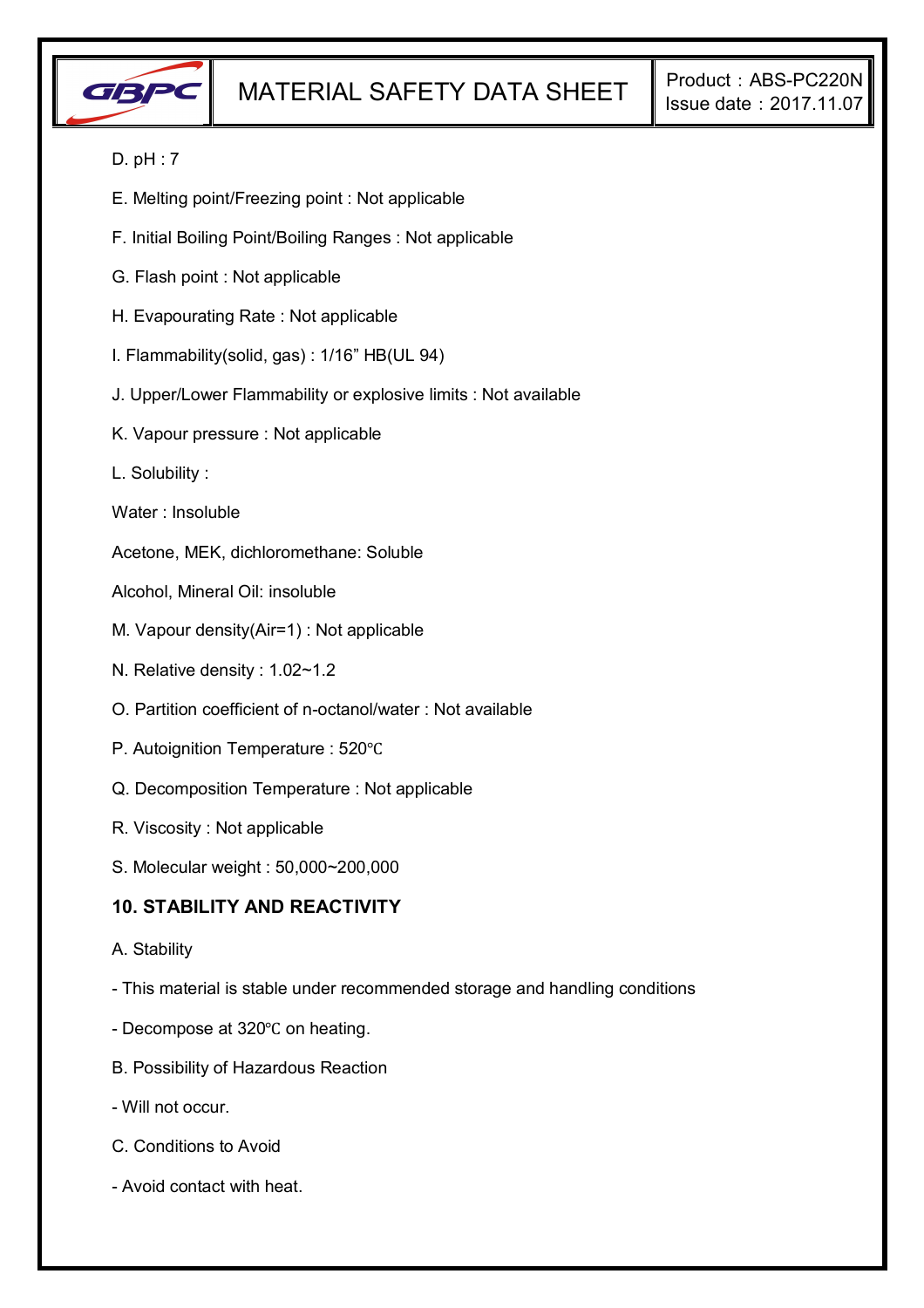

- Avoid contact with heat, sparks, flame or other ignition sources.
- D. Materials to Avoid
- Strong oxidizing agents.
- E. Hazardous Decomposition Products
- Hydrogen cyanide
- Generate monomer, oxides, gas/steam, hydrocarbon, low-molecular oligomers

ring, gas products when heated to high temperature.

### **11. TOXOCOLOGICAL INFORMATION**

- A. Information on the likely routes of exposure
- $\gamma$  (Respiratory tracts) : Not available
- $\forall$  (Oral): Not available
- (Eye ∙ Skin) : Not available
- B. Delayed and immediate effects and also chronic effects from short and long term

exposure

- $\forall$  Acute toxicity : Not available
- $X$  Skin corrosion/irritation : Not available
- $\chi$  Serious eye damage/irritation : Not available
- $\chi$  Respiratory sensitization : Not available
- $X$  Skin sensitization : Not available
- $\gamma$  Carcinogenicity : Not available
- $\gamma$  Germ cell mutagenicity : Not available
- $\gamma$  Reproductive toxicity : Not available
- $\gamma$  Specific target organ toxicity(single exposure) : Not available
- $\gamma$  Specific target organ toxicity (repeated exposure) : Not available
- $\gamma$  Aspiration hazard : Not available
- Chronic effect : Not available
- C. Calculation the classification of the mixture(acute toxicity estimate calculation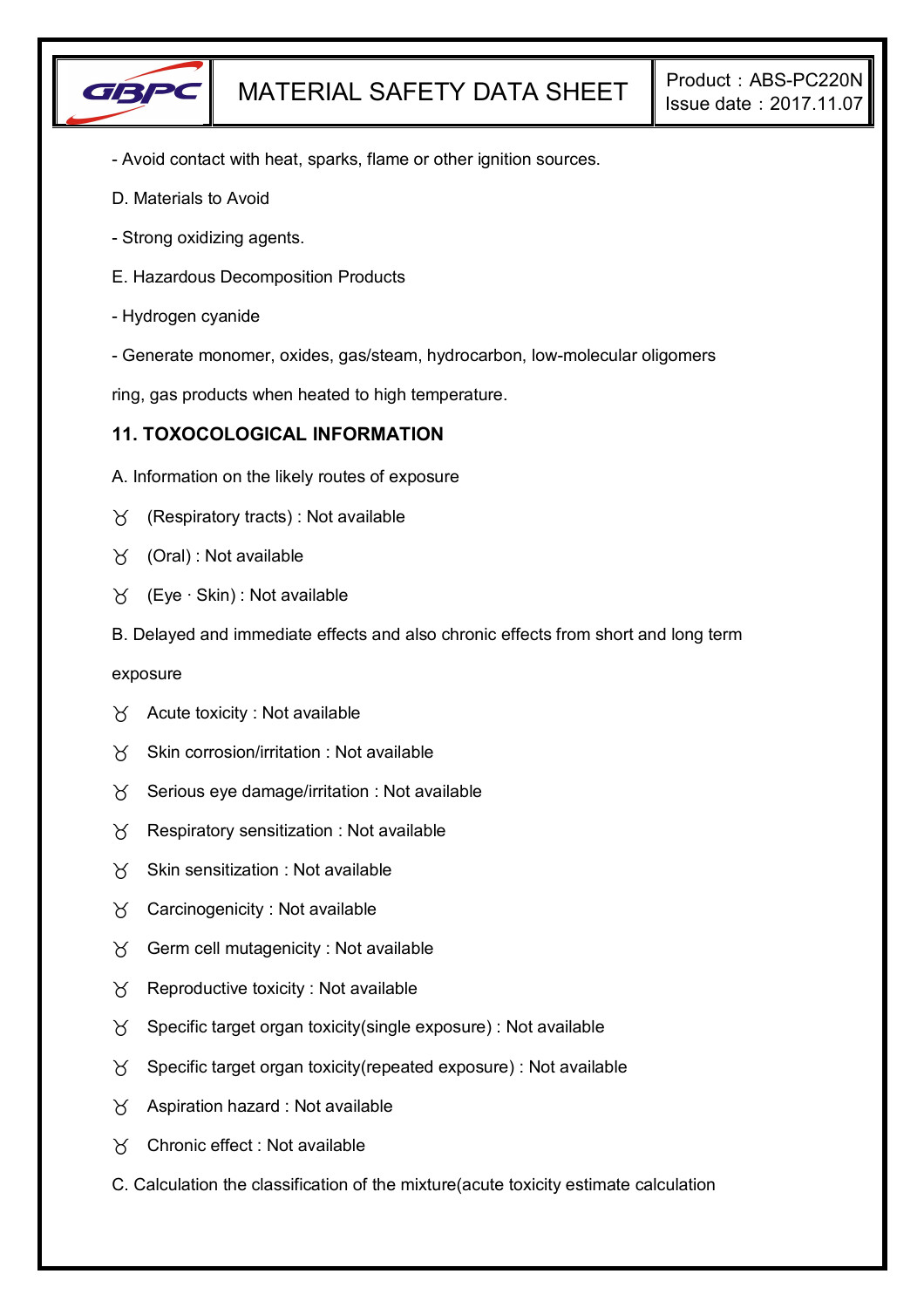

etc.) : Not applicable

### **12. ECOLOGICAL INFORMATION**

- A. Ecotoxicity : Not available
- B. Persistence and degradability : Not applicable
- C. Bioaccumulative potential : Not applicable
- D. Mobility in soil : Not available
- E. Other adverse effects : Not applicable

### **13. DISPOSAL CONSIDERATION**

A. Disposal methods

- The user of this product must properly characterize the waste/container

generated from the use of this product in accordance with all applicable

federal, state and/or local laws and regulations in order to determine the

proper disposal of the waste in accordance with all applicable federal, state

and/or local laws and regulations.

B. Special precautions for disposal :

- The user of this product must disposal by oneself or entrust to waste disposer

or person who other' s waste recycle and dispose, person who establish and

operate waste disposal facilities.

- Dispose of waste in accordance with local regulation.

## **14. TRANSPORT INFORMATION**

- A. UN number : Not regulated for transport of dangerous goods
- B. Proper shipping name : Not applicable
- C. Hazard class : Not applicable
- D. Packing group : Not applicable
- E. Marine pollutant : Not applicable
- F. Special precautions for user related to transport or transportation measures :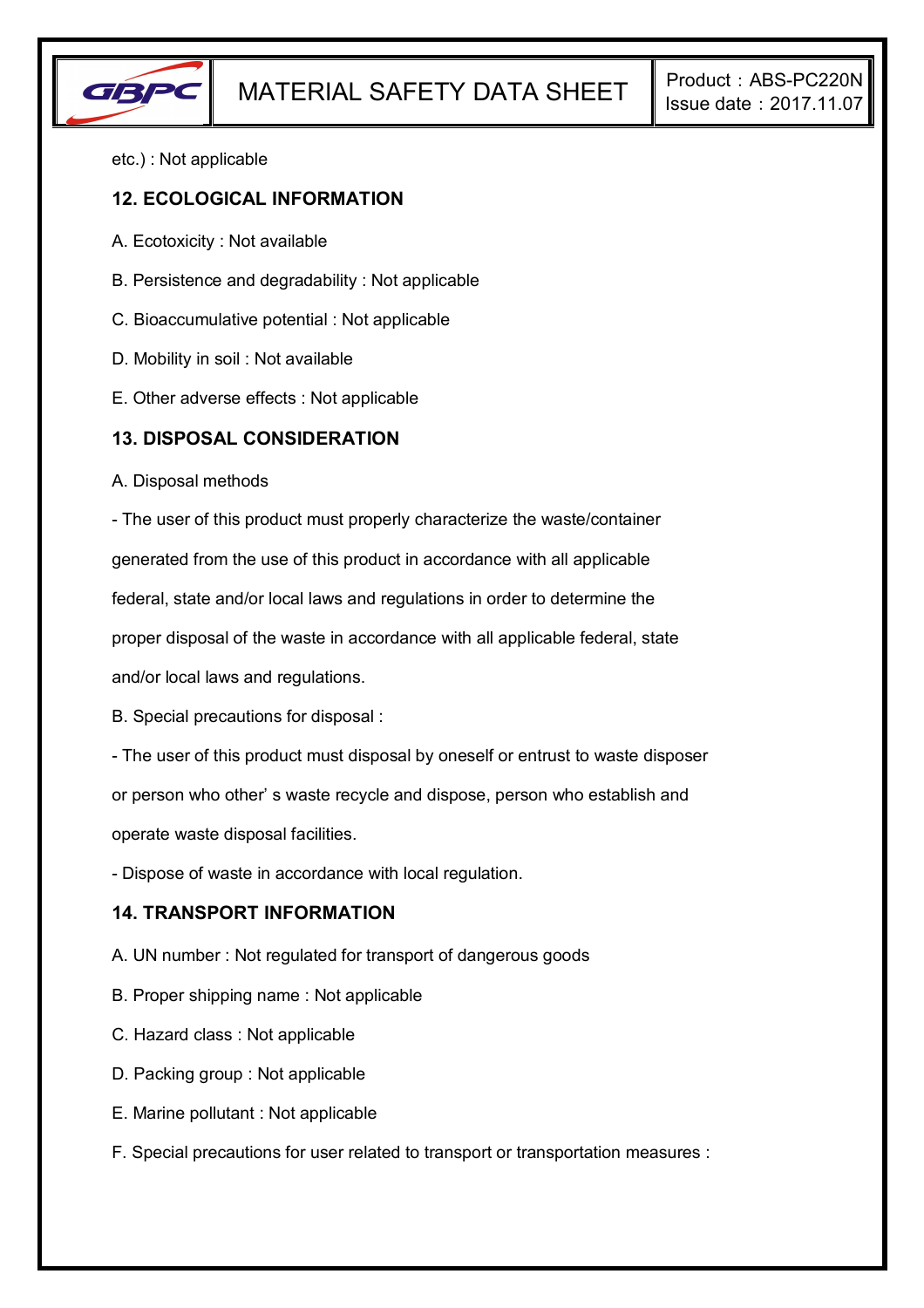

- 1) EmS FIRE SCHEDULE : F-A
- 2) EmS SPILLAGE SCHEDULE : S-H

## **15. REGULATORY INFORMATION**

A. This product is not subject to the chemical for classification and labeling

under ISHL Article 41.

- B. The Toxic Chemical Control Act
- This product is not classified as Toxic chemical and Observational chemical
- Toxic Release Inventory(TRI) Chemicals: Not regulated
- C. Dangerous goods Safety Management Law: Not applicable
- D. US regulations
- OSHA regulation (29CFR1910.119) : Not applicable
- CERCLA section 103 (40CFR302.4) : Not applicable
- EPCRA section 302(40CFR355.30) : Not applicable
- EPCRA section 304(40CFR355.40) : Not applicable
- EPCRA section 313(40CFR372.65) : Not applicable
- E. Other local or international regulation
- POPs Management Law : Not applicable
- Rotterdam Convention on Harmful Chemicals & Pesticides : Not applicable
- Stockholm Convention on Persistent Organic Pollutants : Not applicable
- Montreal Protocol on Substances That Deplete the Ozone Layer
- : Not applicable

○ Information of EU Classification : Not available

### **16. OTHER INFORMATION**

#### A. Reference

- This MSDS is prepared in accordance with ISHL Article 41 and GBPC Petrochemical Co., Ltd.